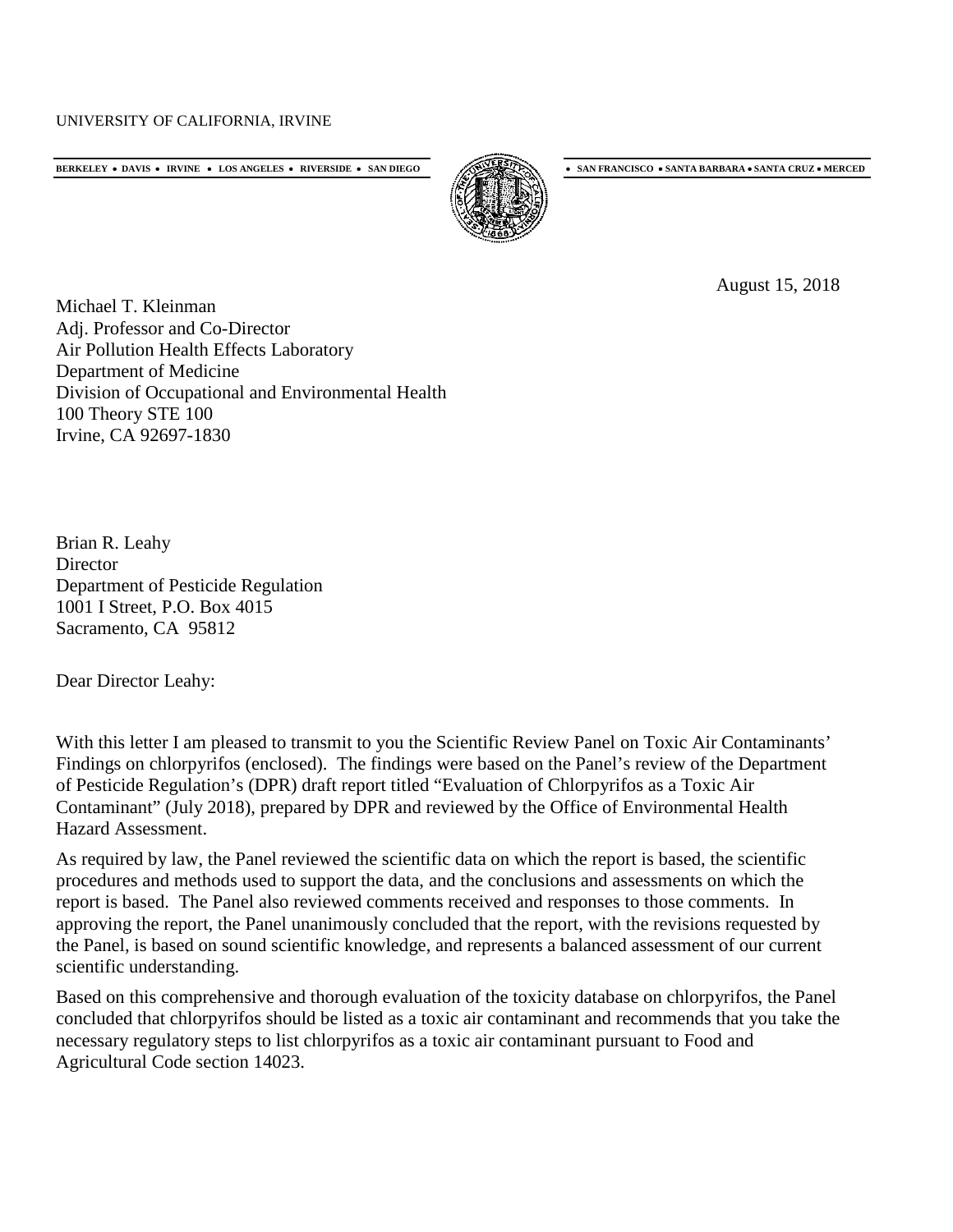Please extend to your staff the Panel's and my appreciation and thanks for their efforts to complete this report and for engaging the Panel in lively discussions to respond to questions and concerns. The Panel thanks and commends DPR for a comprehensive and coherent review of the available literature and the synthesis which lead to a risk assessment that is firmly based on the available scientific information to date.

We ask that the Panel's findings and this letter be made part of the final report.

Sincerely,

Michael Clean

Michael T. Kleinman, Ph.D. Chairman Scientific Review Panel on Toxic Air Contaminants

cc: Scientific Review Panel Members

Lauren Zeise, Ph.D. **Director** Office of Environmental Health Hazard Assessment

Mary D. Nichols Chairman Air Resources Board

Jim Behrmann Liaison, Scientific Review Panel

Enclosure: Findings of the Scientific Review Panel on the Proposed Identification of Chlorpyrifos as a Toxic Air Contaminant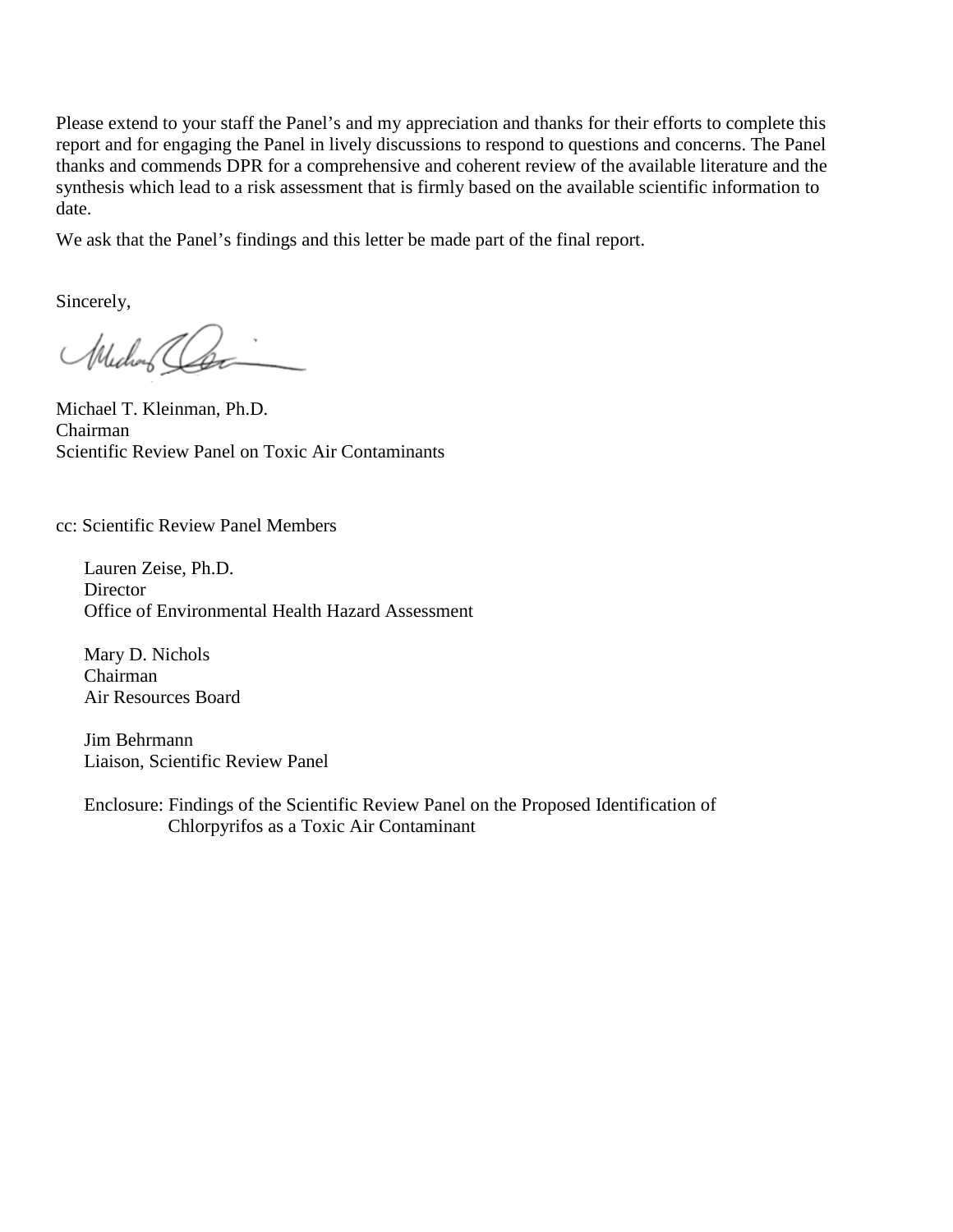## **Findings of the Scientific Review Panel on the Proposed Identification of Chlorpyrifos as a Toxic Air Contaminant as adopted at the Panel's July 30, 2018 Meeting**

The Scientific Review Panel on Toxic Air Contaminants (Panel) reviewed the draft document "**Evaluation of Chlorpyrifos as a Toxic Air Contaminant**," prepared by the Department of Pesticide Regulation (DPR) along with findings prepared by the Office of Environmental Health Hazard Assessment (OEHHA) that propose to identify chlorpyrifos as a toxic air contaminant.

In addition, the Panel reviewed DPR's responses to the comments in the OEHHA document, as well as public comments received during DPR's public comment process and DPR's responses to those comments, and public comments submitted to the Panel during its review.

The Panel received a briefing on the initial DPR draft report in a meeting on December 13, 2017, and a full presentation by DPR staff in its January 23, 2018 meeting. The Panel subsequently reviewed revised reports in meetings on March 2, 2018 and June 12, 2018. At its January 23, 2018 meeting and in subsequent meetings, in addition to hearing presentations from DPR and OEHHA staff, the Panel provided recommendations to DPR, most notably that the primary health endpoint should be developmental neurotoxicity (DNT).

As part of its statutory responsibility, the Panel prepared the following findings based on its review of the chlorpyrifos risk characterization, which are submitted to the DPR Director.

The materials as noted above convincingly demonstrate that:

- (1) Chlorpyrifos is a widely used insecticide in California. Chlorpyrifos is an organophosphate compound that inhibits the enzyme acetylcholinesterase (AChE) which is critical for neurological functions.
- (2) Chlorpyrifos exposure is associated with developmental neurotoxicological effects that have been documented in human epidemiology studies and in laboratory animal studies. Developmental neurotoxicity effects have been demonstrated to occur at levels substantially below the level that causes 10% inhibition of red blood cell (RBC) AChE, an endpoint that was used in previous assessments of Chlorpyrifos toxicity.
- (3) Based on a full review of all currently available science, developmental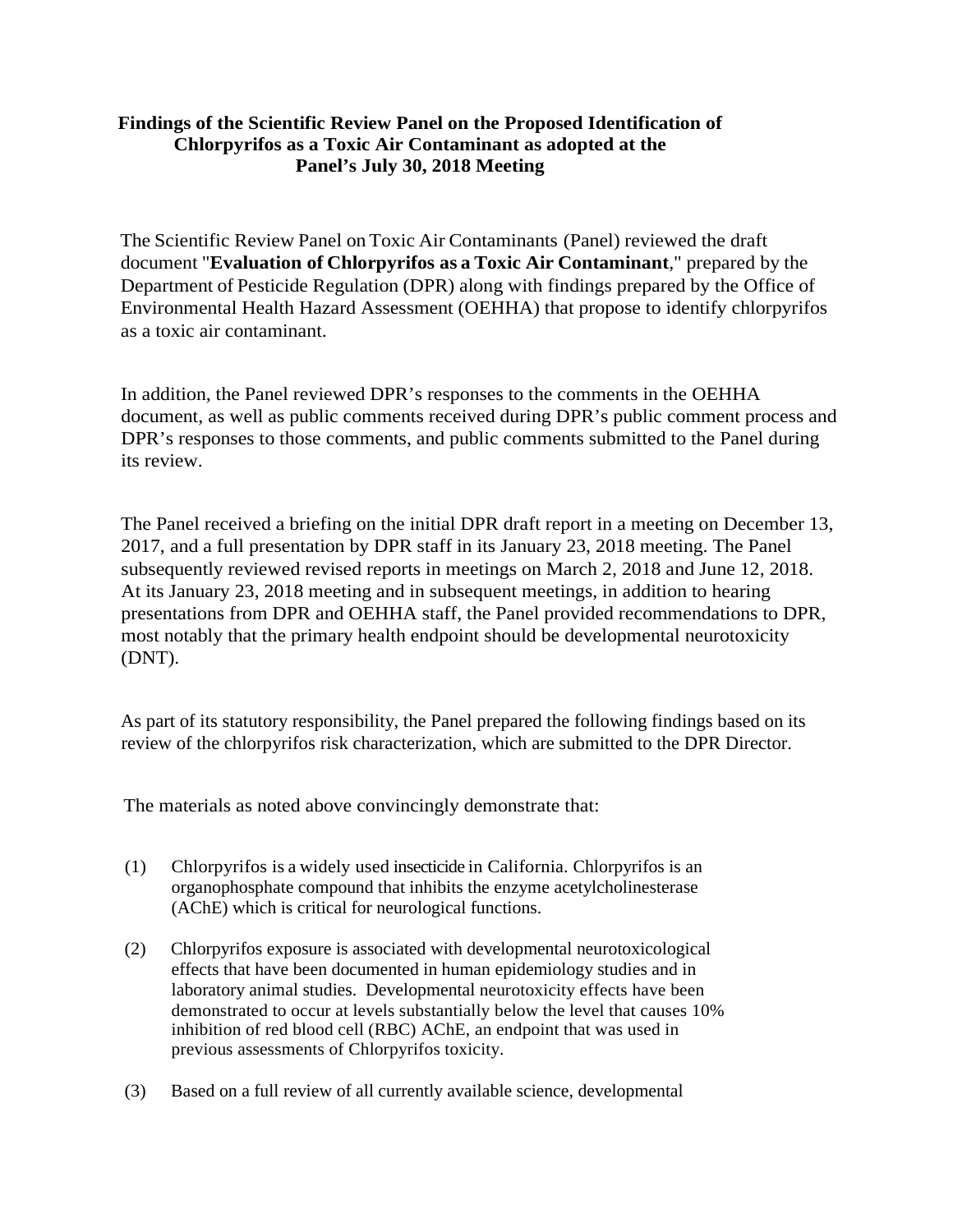neurotoxicity is the appropriate regulatory endpoint for Chlorpyrifos to protect health.

- (4) The physical and chemical properties of Chlorpyrifos and the manner in which it is applied are such that its environmental fate includes substantial release into the environment as an airborne contaminant.
- (5) Such airborne release may occur through its routine use.
- (6) Illnesses that may have been caused by exposures to Chlorpyrifos have been documented in DPR's Pesticide Illness Surveillance Program. Bystander exposures have been well documented and evidence is sufficient to indicate that bystander exposures related to the application of Chlorpyrifos to crops are a matter of health concern.
- (7) Although intake of Chlorpyrifos via food and water make significant contributions to the total body burden of the pesticide, this compound meets the criterion for designation as a toxic air contaminant based strictly on consideration of the combined inhalation and dermal exposure of bystanders.
- (8) The estimated bystander exposures to Chlorpyrifos are at levels that cause concern about the associated health risks. DPR regulations state that if the air concentrations of a pesticide are not ten-fold below the reference concentration (RfC) that is considered protective of human health, the pesticide meets the criteria to be listed as a toxic air contaminant (i.e., exposures should be less than 10% of the RfC).

The Scientific Review Panel commends DPR for a comprehensive and coherent review of the available literature and the synthesis which lead to a risk assessment that is firmly based on the available scientific information to date. The Panel notes that the science on organophosphate pesticide exposures is developing and expanding and that the final revision of the document brings the assessments up to the current state of the science.

DPR conducted a comprehensive review of recently available animal studies and focused on the evidence of neurodevelopmental toxicity at low dose levels. Critical Points of Departure (PoDs) were established from animal studies reporting effects at dose levels that were approximately 10-fold lower than those that inhibit RBC AChE. A target MOE of 100 was selected to be protective of human health for the neurodevelopmental endpoint and is comprised of 10x for interspecies sensitivity and 10x for intraspecies variability. The database for developmental neurotoxicity is growing, and as new data become available DPR can further refine this assessment.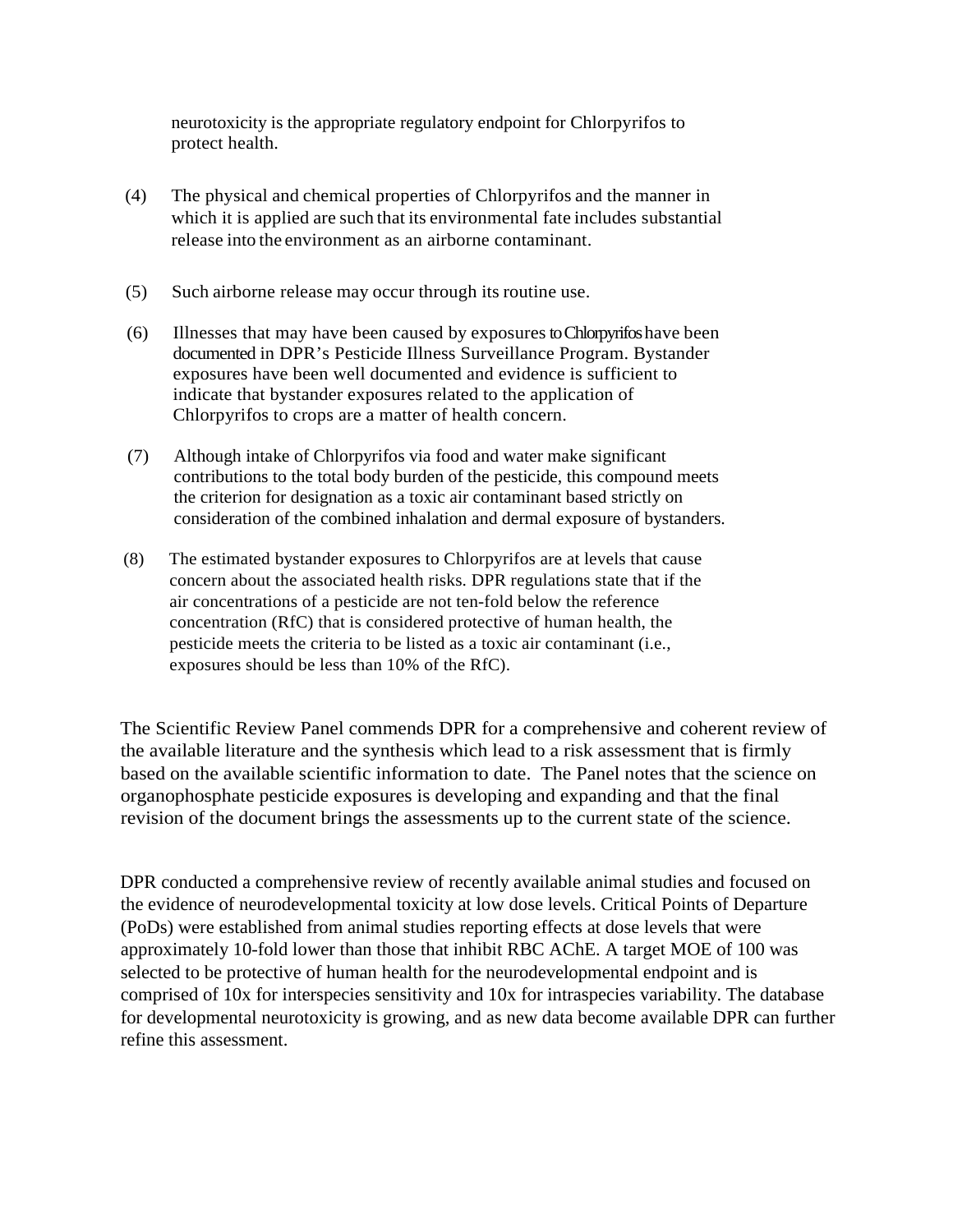The critical NOELs and the reference concentrations are summarized in the Table 23 below, which was excerpted from the Final Report.

In conclusion, DPR evaluated the strengths and uncertainties associated with the use of the available database for deriving critical endpoints for Chlorpyrifos. DPR provided objective approaches for setting regulatory values that are designed to protect sensitive subpopulations from exposure to Chlorpyrifos. Following the recommendation of the Panel, DPR thoroughly evaluated and identified developmental neurotoxicity as the critical endpoint for the Chlorpyrifos risk assessment.

**As required by law, the Panel has reviewed the scientific data on which the report is based, the scientific procedures and methods used to support the data, and the conclusions and assessments on which the report is based. The Panel concludes that the report, with the revisions specified by the Panel, is based on sound scientific knowledge, and represents a balanced assessment of our current scientific understanding.**

**Based on this comprehensive and thorough evaluation of the toxicity database on Chlorpyrifos, the Panel concludes that Chlorpyrifos should be listed as a toxic air contaminant and recommends that the DPR Director initiate regulatory steps to list Chlorpyrifos as a toxic air contaminant pursuant to Food and Agricultural Code section 14023.** 

I certify that the above is a true and correct copy of the findings adopted by the Scientific Review Panel on Toxic Air Contaminants on July 30, 2018.

\_\_\_\_\_\_\_\_\_\_\_\_\_\_\_\_\_\_\_\_\_\_\_\_\_\_\_\_\_\_\_\_\_\_\_\_ Michael

Michael Kleinman, Ph.D. Chairman Scientific Review Panel on Toxic Air Contaminants